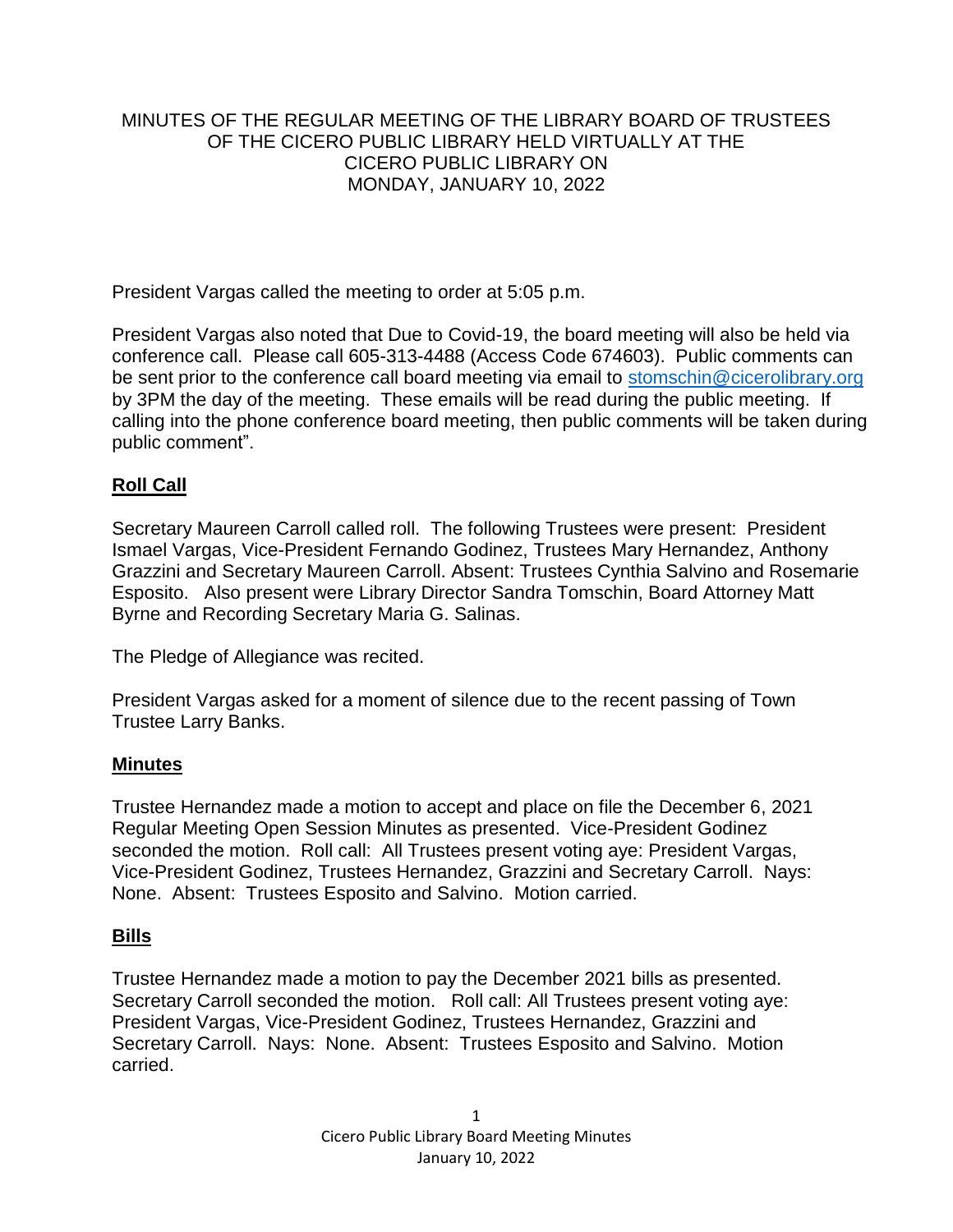# **Salaries**

Trustee Grazzini made a motion to pay the December 2021 salaries as presented. Trustee Hernandez seconded the motion. Roll call: All Trustees present voting aye: President Vargas, Vice-President Godinez, Trustees Hernandez, Grazzini and Secretary Carroll. Nays: None. Absent: Trustees Esposito and Salvino. Motion carried.

## **Administrative Director's Report**

Library Director Sandra Tomschin reported that currently the state of Illinois is in a surge of the virus. The holiday season has appeared to have added to the spread. The library was forced to close early on January 6-7, 2022 due to staff shortages caused by employees in isolation or quarantine. She noted that 13 employees were out between December 15, 2021 and January 7, 2022.

The report in their packet noted that she provided the updated guidance from the CDC related to isolation/quarantine periods. The CDC recommended a shorter quarantine time of 5 days provided there are no symptoms. The CDC has examined the safety data and has determined that a shorter isolation time is appropriate and safe, as long as masking continue and there are no symptoms. She asked the Trustees if they would like to adopt the new updated guidelines for the shortened quarantine time period. library.

She noted there was not a Reference Report this month, due to Ms. Pat Conroy being out on vacation and quarantine. She also noted that the library continues to enforce the masking mandate, social distancing and continued sanitization.

## **Community Development Block Grant**

She noted she would be meeting with the Town Engineer and architect to ensure the roof replacement and HVAC Projects continue to move forward.

## **100-Year Anniversary**

Library Tomschin reported that the 100-year anniversary was over and was grateful to have been a part of the fantastic events that were held to commemorate this amazing milestone. She congratulated the Trustees and thanked them for their continued support and the hours they voluntarily serve to the community.

## **Human Resources**

Library Director Tomschin reported that effective January 1, 2022, minimum wage was increased to \$ 12.00 an hour. She reviewed the first draft of the Employee Manual that was prepared by Julie Diemer. She indicated she would have a draft ready for them for the next meeting,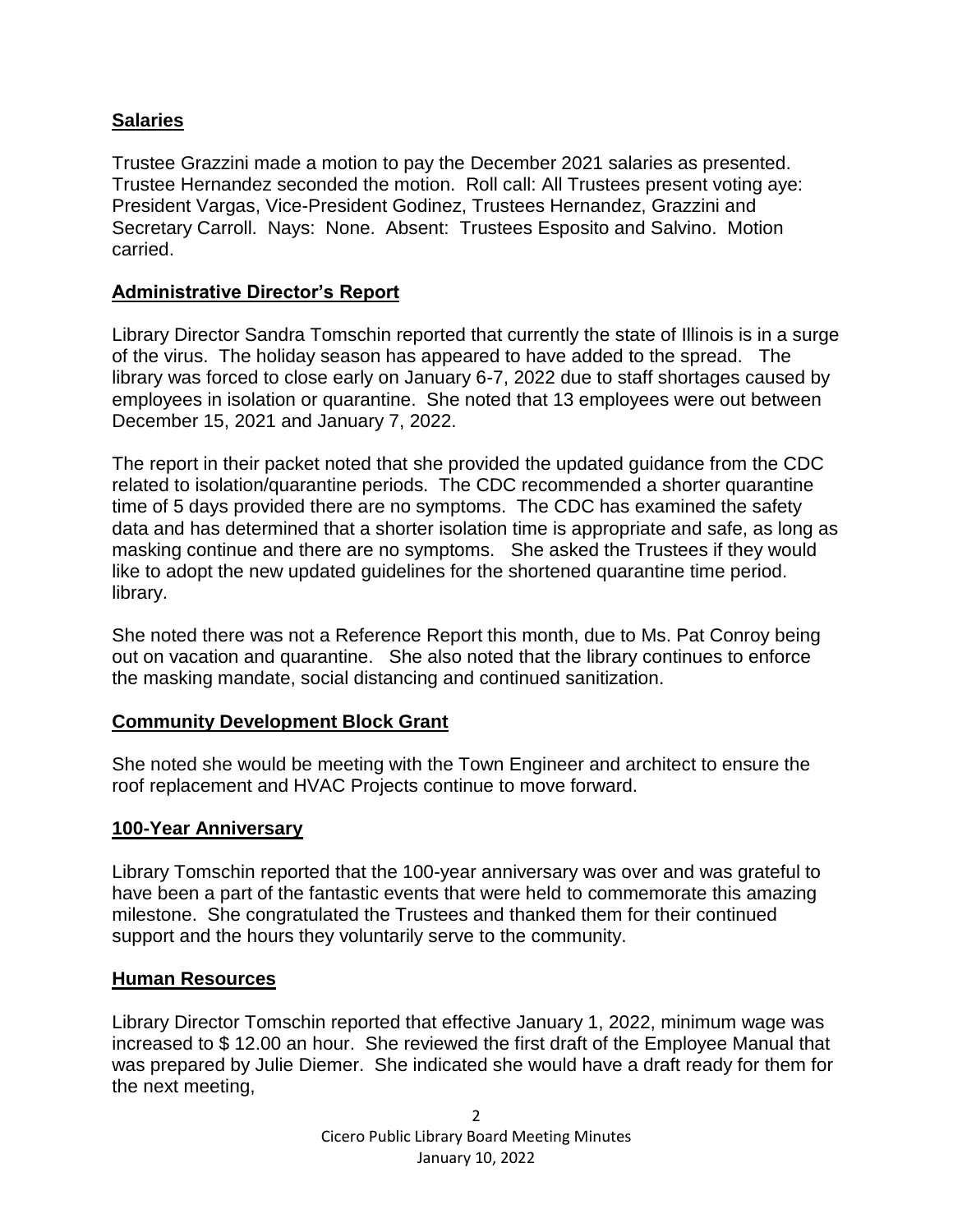## **5-Year Strategic Plan**

Library Director Tomschin noted that the 5-Year Strategic Plan that was presented to them at the last meeting, was in the process of being finalized.

# **Per Capita Grant**

Library Director Tomschin reported that she submitted the 2022 Per Capita Grant Application and was waiting for their review.

There was a discussion that prior years back, all of the employees pay schedule was adjusted to the appropriate pay scale. President Vargas asked Library Director Tomschin to please look into this before a change is made.

Trustee Hernandez made a motion to accept the Library Director's Report as presented in their packet and place on file. Trustee Grazzini seconded the motion. Roll call: All Trustees present voting aye: President Vargas, Vice-President Godinez, Trustees Hernandez, Grazzini and Secretary Carroll. Nays: None. Absent: Trustees Esposito and Salvino. Motion carried.

## **Department Reports**

Trustee Hernandez made a motion to accept the reports for the Circulation Department for the month of December 2021 as presented and place on file. Vice-President Godinez seconded the motion. Roll call: All Trustees present voting aye: President Vargas, Vice-President Godinez, Trustees Hernandez, Grazzini and Secretary Carroll. Nays: None. Absent: Trustees Esposito and Salvino. Motion carried.

Vice-President Godinez made a motion to accept the reports for the Technical Services Department for the month of December 2021 as presented and place on file. Trustee Grazzini seconded the motion. Roll call: All Trustees present voting aye: President Vargas, Vice-President Godinez, Trustees Hernandez, Grazzini and Secretary Carroll. Nays: None. Absent: Trustees Esposito and Salvino. Motion carried.

Trustee Grazzini made a motion to accept the reports for the Youth Services Department for the month of December 2021 as presented and place on file. Vice-President Godinez seconded the motion. Roll call: All Trustees present voting aye: President Vargas, Vice-President Godinez, Trustees Hernandez, Grazzini and Secretary Carroll. Nays: None. Absent: Trustees Esposito and Salvino. Motion carried.

## **Correspondence**

President Vargas read an email that he received from a staff member, Diana Rocha, to both his library email and his work email. The staff member also left a voicemail on his office phone. In Ms. Rocha's email, she expressed concern of covid exposures that staff is being subjected to. She also talked about staff shortages that resulted in the library closing early. Ms. Rocha also discussed the Kankakee Library's hours model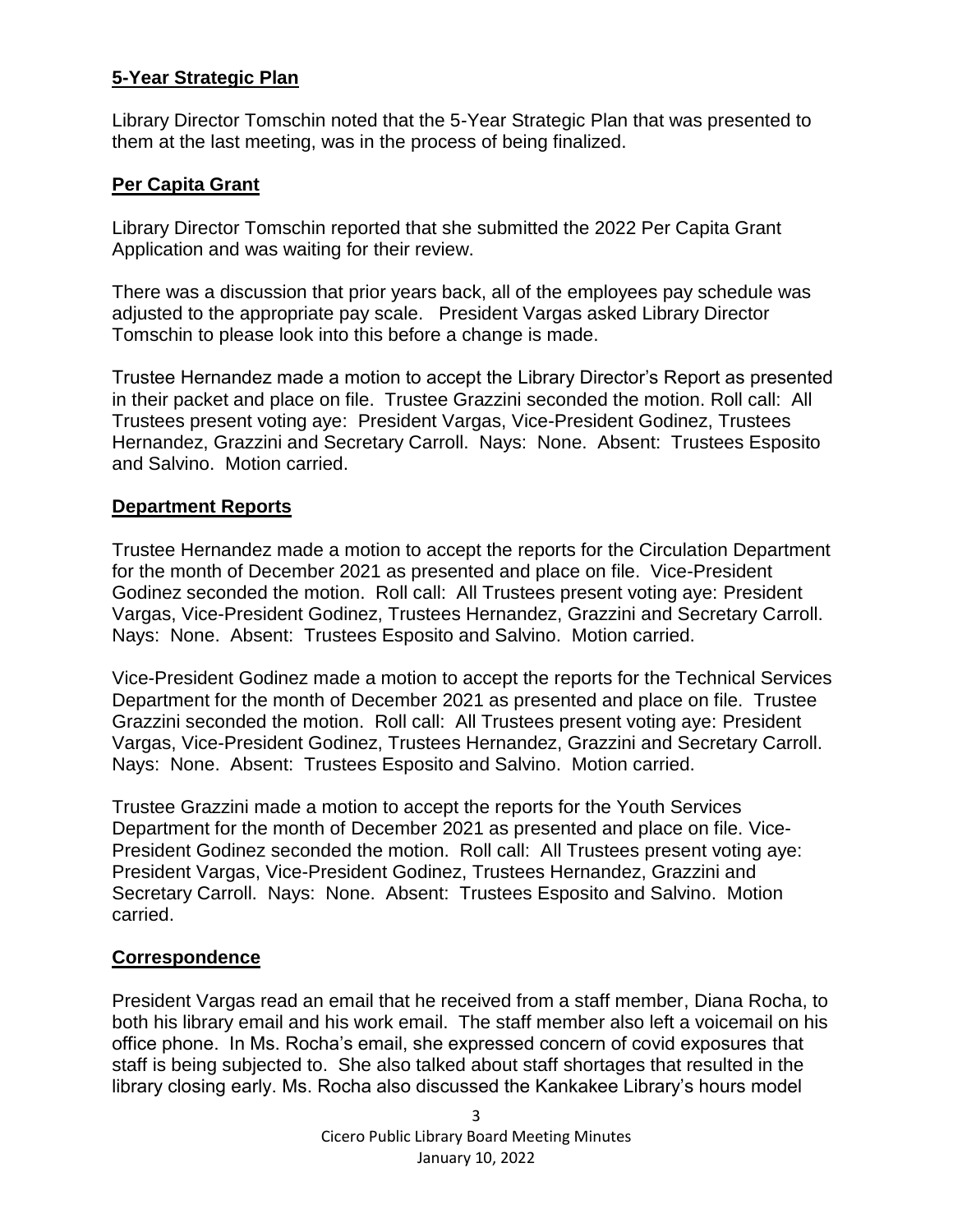when there is a staff shortage and asked if perhaps a meeting would be necessary with the Boards to further discuss this concerning issue. She also noted she spend some time connecting with other libraries who have closed due to staff shortages and also noted that RAILS does provide a listing of libraries who have closed and have shifted to curbside pickup. In closing she noted that based on her calculations, the Cicero Public Library was down approximately 30% in staff. She also included in her email information about other libraries who have closed.

President Vargas asked the Trustees for their comments. Trustee Grazzini noted that the following is following all procedures per the CDC guidelines and have all receive phone calls from the Library Director Tomschin to update them on the staffing issues. He noted that the numbers in the reports show that the library is an active resource for the community and that the library is doing well. Staff getting sick doesn't necessarily mean they got sick at the library. He also noted that he didn't understand why Kankakee Library was referenced, as it is located several counties away. Trustee Grazzini noted that he didn't think the library was putting anyone at risk. He also noted that the library serves as a warming center. Library Director Tomschin noted that she thought the library was overstaffed and didn't think that closing the library would solve the pandemic. Library Attorney Matt Byrne also noted that he has not seen a lot of closures and the library has continued to follow all the proper guidelines as set forth by the CDC and continued to offer the services to the community. Trustee Hernandez also commented that the Governor has not called an Executive Order to shut down, therefore the library has continued to stay open.

Trustee Grazzini made a motion to accept and place on file the email correspondence as presented. Vice-President Godinez seconded the motion. Roll call: All Trustees present voting aye: President Vargas, Vice-President Godinez, Trustees Hernandez, Grazzini and Secretary Carroll. Nays: None. Absent: Trustees Esposito and Salvino. Motion carried.

## **Unfinished Business**

Trustee Grazzini made a motion to approve the 5-Year Strategic Plan as presented. Trustee Hernandez seconded the motion. Roll call: All Trustees present voting aye: President Vargas, Vice-President Godinez, Trustees Hernandez, Grazzini and Secretary Carroll. Nays: None. Absent: Trustees Esposito and Salvino. Motion carried.

#### **New Business**

There was a discussion of the library should purchase covid tests to administer to staff. Upon further discussion of the Trustees, it was the consensus for the library not to purchase tests, as the there are many resources in the community for people to get tested.

Trustee Grazzini made a motion to adopt the new CDC Guidance on Covid-19 for 5-day Isolation/Quarantine instead of 10 days as presented. Trustee Hernandez seconded